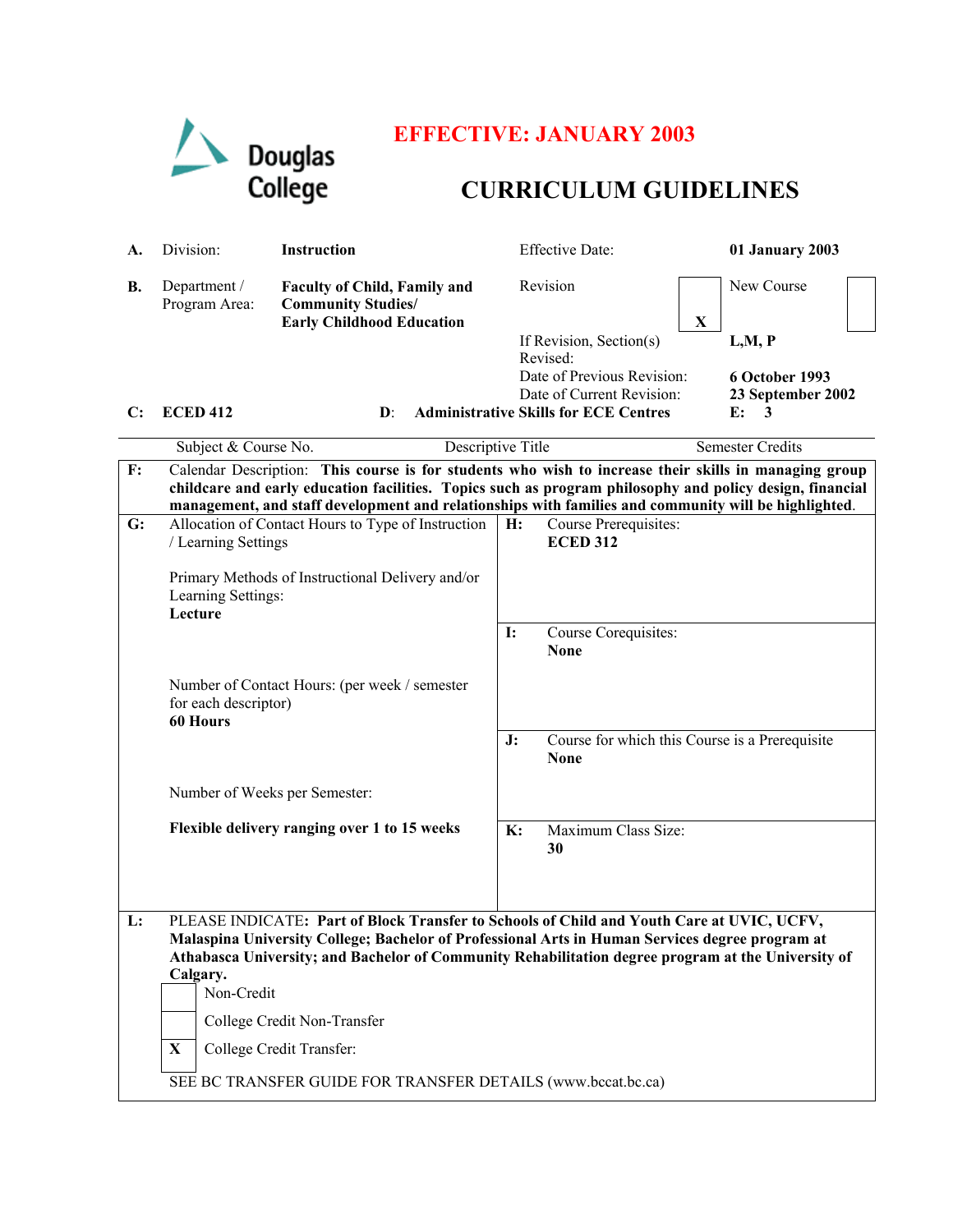### **M:** Course Objectives / Learning Outcomes

Upon successful completion of this course, the student will be able to:

- **Develop a sound philosophy which reflects both current ECE practice and the values and beliefs of its constituents. This philosophy drives the operations of the educational or care service.**
- **Understand the history of childcare in Canada and North America, and keep abreast of current issues and trends in the field.**
- **Know and practice within the legal regulations which govern early childhood licensed settings.**
- **Develop a clearly articulated and complete set of centre policies and procedures that are consistent with program philosophy. This ensures that administrative decisions are based upon thoughtful and carefully considered guidelines.**
- **Design and implement child observation and documentation systems which can be used when interpreting child growth and behaviours to parents and allied professionals. The day to day activities of the childcare program are dependent upon a well planned record keeping system where current, relevant information about the children and their families, staffing and payroll, and the governance of the centre are kept.**
- **Understand and apply the principles of sound financial management.**
- **Know how to provide varied opportunities for feedback, self-evaluation, professional development and education.**
- **Lead centre or service by developing a system of compatible and cooperative working relationships with both centre management and personnel.**
- **Guide the centre through future planning in response to family and community needs. The ECE administrator networks with resource people and organizations in the community and speaks on behalf of the centre in a competent and professional manner.**
- **Network with resources people and organizations in the community and speak on behalf of the center in a competent and professional manner.**

### **N:** Major Concepts

- **A high quality early childhood education (ECE) program starts with a sound philosophy which reflects both current ECE practice and the values and beliefs of its constituents. This philosophy drives the operations of the educational or care service.**
- **To possess the overview required to administer an ECE centre, one must understand the history of childcare in Canada and North America, and keep abreast of current issues and trends in the field.**
- **Guiding the operation of programs for young children requires familiarity with the legal regulations which govern childcare.**
- **Central to effective organization and leadership of an ECE centre is the development and on-going revision of a clearly articulated and complete set of centre policies and procedures which are consistent with program philosophy. This ensures that administrative decisions are based upon thoughtful and carefully considered guidelines.**
- **Meeting the educational and care needs of children and their families is the primary purpose of quality ECE programs. This begins with the design and implementation of child observation and documentation systems which can be used when interpreting child growth and behaviours to parents and allied professionals. The day-to-day activities of the childcare program are dependent upon a well-planned record keeping system where current, relevant information about the children and their families, staffing and payroll, and the governance of the centre are kept.**
- **Effective administration requires the understanding and application of the principles of sound financial management.**
- **The first priority of a competent administrator is concern for all of the people who participate in the childcare environment.**
- **To ensure that staff maintain their ideals and retain their enthusiasm, the supervisor provides many, varied opportunities for feedback, self evaluation, professional development and education.**
- **Capable leadership in the centre involves compatible and cooperative working relationships with both centre management and union personnel.**
- **Capable leadership involves guiding the centre through future planning in response to family and community needs. The ECE administrator networks with resource people and organizations in the community and speaks on behalf of the centre in a competent and professional manner.**
- **O:** Methods of Instruction **Lecture Group Discussion and Projects**

### **Workshop**